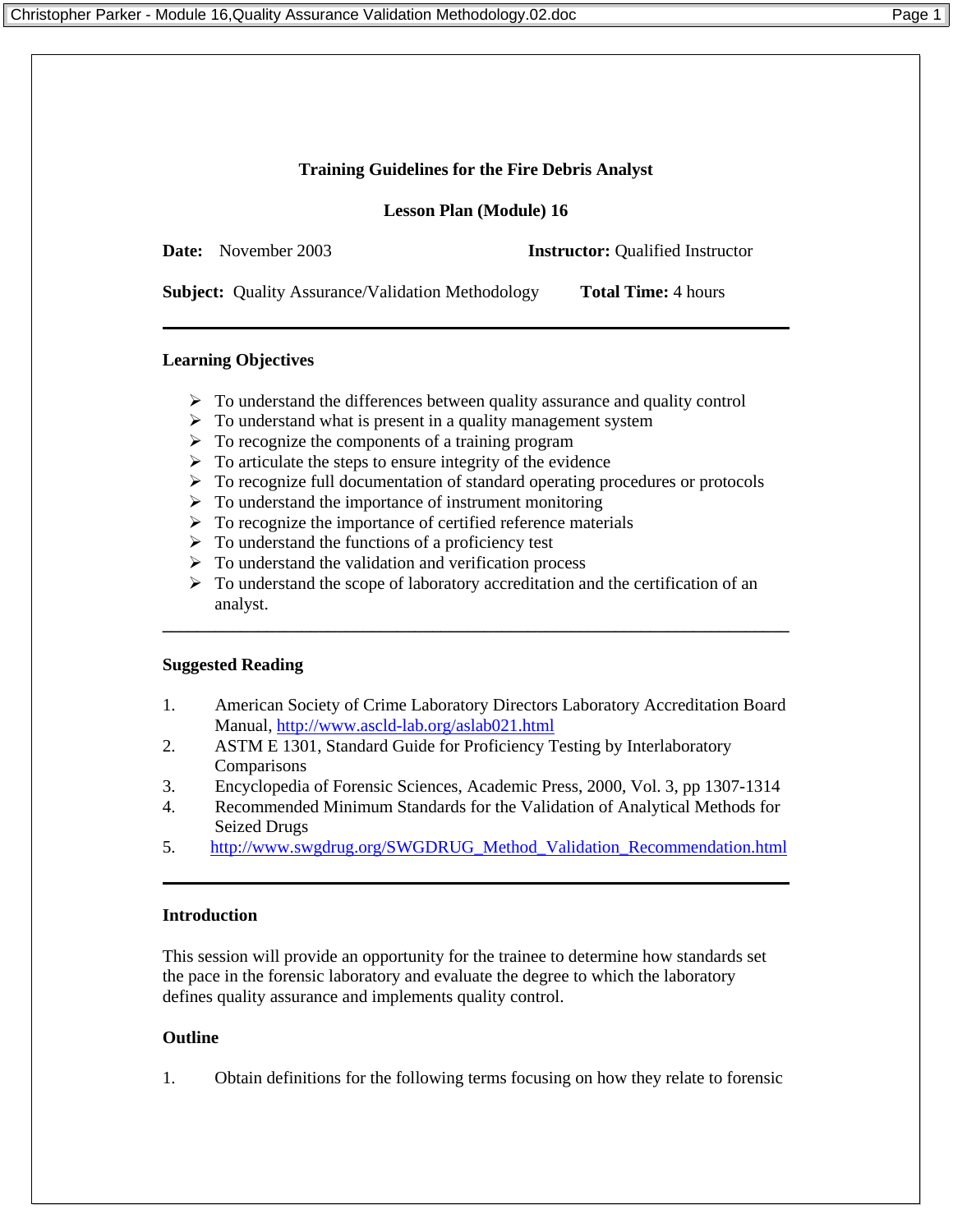science and then specifically to fire debris discipline.

- a. Quality Assurance
- b. Quality Control
- c. Standard Operating Procedures
- d. Protocols
- e. Certified Reference Materials
- f. Proficiency Test
- g. Validation and related terms
- h. Verification
- 2. Determine what constitutes a training program.
	- a. Timelines
	- b. Documentation; trainee and management
	- c. Peer mentoring
	- d. Testing (oral, written)
	- e. Formal completion of program
	- f. Continuing education
- 3. Compare ASCLD/LAB manual, "Management and Operations", section 1.4 "Controlling" to those procedures learned in module 8.
- 4. Review the laboratory's written procedures to establish whether they represent each step of a procedure and include all the necessary specifics.
- 5. Review the instrumentation utilized by the section. Establish what constitutes a maintenance program and why this is required.
- 6. What reference standards are utilized, how they are acquired, stored and documented and what constitutes a certified reference material.
- 7. What type of proficiency test is utilized in the unit, origin of the test, tracking within the unit and what is the purpose of the selected method (internal vs. external)? Determine management's established mode for corrective measures if a problem with the proficiency test is obtained.
- 8. Are utilized methods or protocols used in your fire debris unit validated or verified?
- 9. Select an ignitable liquid recovery method used in your laboratory and develop the steps required to reach validation.

#### **Teaching Aids**

Handouts